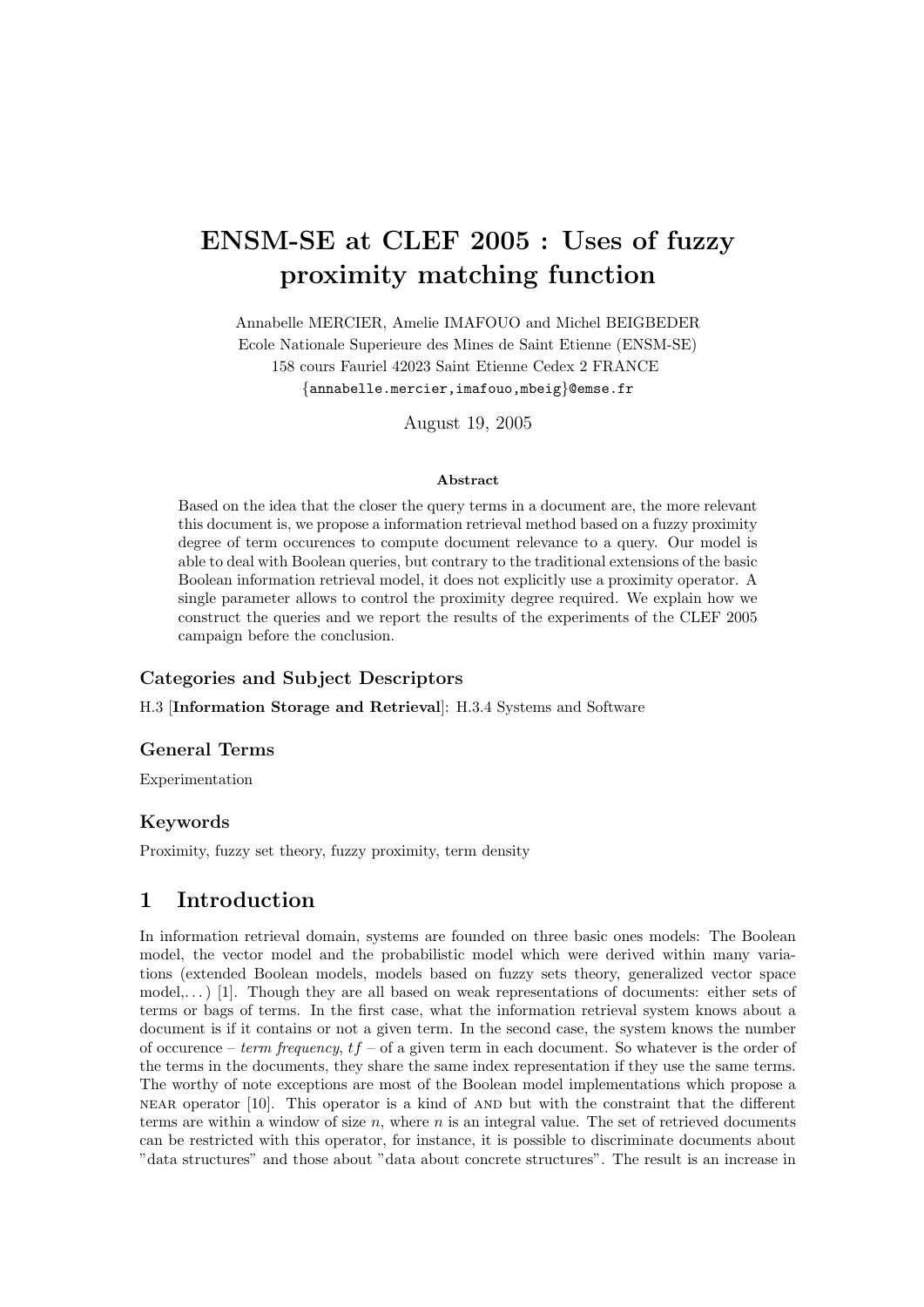precision of the system [5]. But the Boolean systems that implement a near operator share the same limitation as any basic Boolean system : These systems are not able to rank the retrieved documents because with this model a document is or is not relevant to a query. In fact, different extensions were proposed to the basic Boolean systems to circumvent this limitation. These extensions represents the documents with some kind of term weights most of the time computed on a tf basis. Then they apply some combining formulas to compute the document score given the term weigths and the query tree. But these extensions are not compatible with the near operator. So some works defined models that attempt to directly score the documents by taking into account the proximity of the query terms within them.

## 2 Many uses of proximity

Three methods were proposed to score the documents by taking into account some set of intervalls containing the query terms. These methods differ in the set of intervalls that are selected in a first step, and then in the formulas used to compute a score for a given interval. The method of Clarke and al. [2] selects the shortest intervals that contains all the query terms (This constraint is relaxed if there are not enough retrieved documents), so the intervals can not be nested. In the methods of Hawking and al. [4], for each query term occurence, the shortest interval containing all the query terms is selected, thus the selected intervals can nest. Rasolofo and al. [8] chose to select intervals only containing two terms of the query, but with the additionnal constraint that the interval is shorter than five words. Moreover, the passage retrieval methods use indirectly the notion of proximity. In fact, in several methods, document ranking is doing by selecting documents which have passages with high density of query terms that-is-to-say documents where the query terms are closed [11, 3, 6]. The next section presents our method based on term proximity to score the documents.

# 3 Fuzzy proximity interpretation of queries

To address the problem of scoring the documents by taking into account the relative order of the words in the document, we have defined a new method based on a *fuzzy proximity* between each position in the document text and a query. First, given a document  $d$  and a term  $t$ , we define a term proximity function  $w_{d,t}$ . We can use different types of kernel (hamming, rectangular, gaussian) for the function but a triangular one is computed. A  $k$  constant controls the support of the function and this support represents the extent of each term occurence influence. This function reaches its maximum (value 1) at each occurence of the term  $t$  in the document  $d$  and linearly decreases on each side down to 0. So for each query term  $t$ , we determine the fuzzy proximity at each position of the document d retrieved. When the zone of influence of two terms occurrences overlaps in a document position  $x$  the value of the nearest term occurrence is taken so:

$$
w_t^d(x) = \max_{i \in Occ(t,d)} f(x - i)
$$

where  $Occ(t, d)$  is the set of occurrence positions of term t in the document d and f the influence function kernel.

The figures 1 and 2 show the fuzzy proximity function  $w_A$  (resp.  $w_B$ ) for the term A (resp. B) in the document  $d_0$  and  $d_1$ .

The query model is that of the classical Boolean model: A tree with terms on the leaves an OR or AND operators on the internal nodes. Given a query  $q$ , the term proximity functions located on the query tree leaves are combined in the query tree with usual formulas pertaining to the fuzzy set theory. We compute here the fuzzy proximity of the query. So the fuzzy proximity is computed by :

$$
w_q \text{OR}_{q'} = \max(w_q, w_{q'})
$$

for a disjunctive node and by

$$
w_q \,\text{AND}\,_{q'} = \min(w_q, w_{q'}).
$$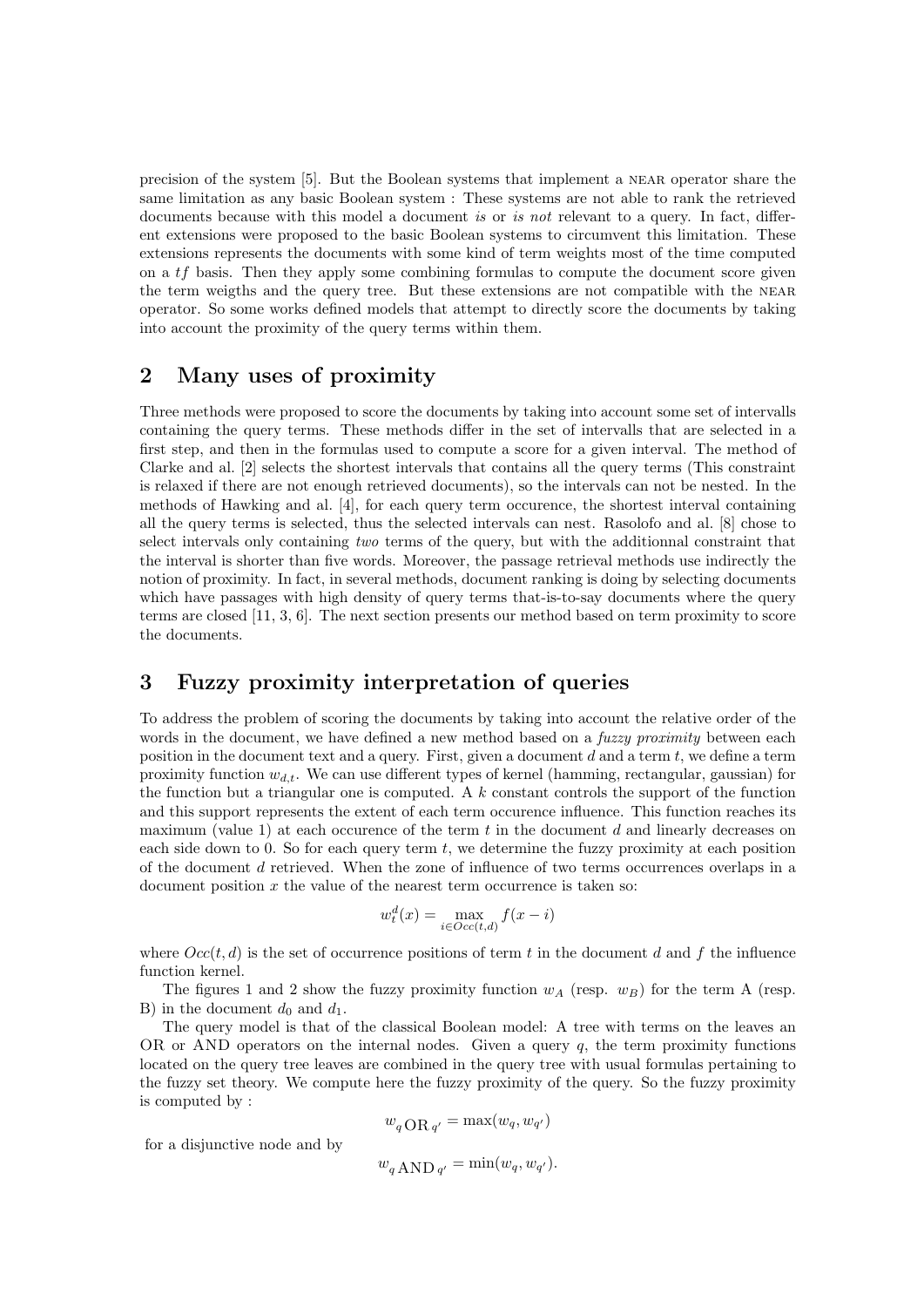

Figure 1: Document 1 – In order, we show  $w_A^{d_1}$ ,  $w_B^{d_1}$ ,  $w_{AORB}^{d_1}$  and  $w_{AANDB}^{d_1}$ .



Figure 2: Document 2 – In order, we show  $w_A^{d2}$ ,  $w_B^{d2}$ ,  $w_{AORB}^{d2}$  and  $w_{AANDB}^{d2}$ .

for a conjunctive node.

So we obtain a function  $w_{d,q}$  from the set of positions in the document text to the interval [0, 1]. The result of the integration of this function is used as the score of the document :

$$
s(q, d) = \int_{-\infty}^{+\infty} w_q^d(x) \, \mathrm{d}x,
$$

Finally, the computed score  $s(q, d)$  depends on fuzzy proximity function and allows to rank document according to query term proximity.

# 4 Experiments and evaluation

We carried out experiments on the CLEF 2004 evaluation campaign  $<sup>1</sup>$  test collection. We use the</sup> retrieval tool Lucy that which is based on the Okapi BM-25 information retrieval model [9]. to index this collection. This tool is adapted to our method because it keeps in the index the terms positions of the documents. thus, we extend the tool to compute similarity values for our fuzzy proximity matching function.

Documents in the CLEF 2005 test collection are newspapers articles in XML format SDA and Le Monde of the years 1994 and 1995. For each document (tag <DOC>), we keep the fields <DOCNO with the tag and the document number by LUCY, the textual contents of the tags  $\langle TX \rangle$ ,  $\langle LD \rangle$ , <TI>, <ST> for SDA French and <TEXT>, <LEAD1>, <TITLE> for Le Monde 1995. We used the topics and the relevance judgements to evaluate the different methods by the trec eval program.

### 4.1 Building the queries

Each topic has three tags: <FR-title>, <FR-desc>, <FR-narr>. We built three set of queries for our experiments. Queries are either manually or automatically built from the textual contents of the "title" and the "description" tags.

<sup>1</sup>http://clef.isti.cnr.it/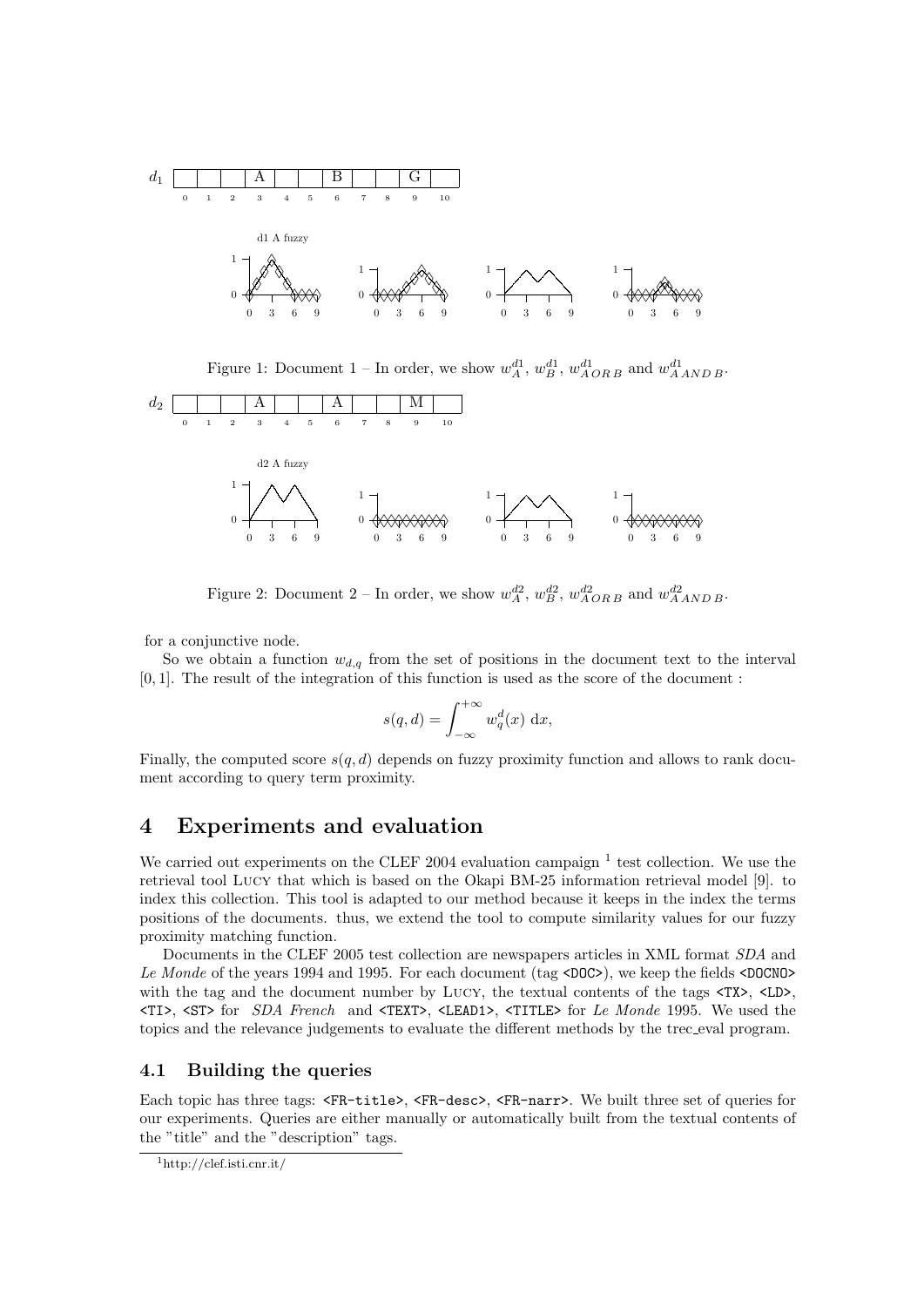For automatic built queries (two sets): For the first set, a query is made of terms from the "title" field; for the second set, a query is made of terms from the "description" field, stop words<sup>2</sup> are removed. Below we give the results for the first set of queries. Let show the steps for building an automatic query using the "title" by giving an example with the topic 278. The original topic is expressed by :

<top>

```
<num> 278 </num>
```

```
<FR-title> Les moyens de transport pour handicaps </FR-title>
<FR-desc> A quels problmes doivent faire face les personnes handicapes
physiques lorsquelles empruntent les transports publics et quelles
 solutions sont proposes ou adoptes? </FR-desc>
<FR-narr> Les documents pertinents devront dcrire les difficults
auxquelles doivent faire face les personnes diminues physiquement
lorsquelles utilisent les transports publics et/ou traiter des progrs
 accomplis pour rsoudre ces problmes. </FR-narr>
</top>
```
First, the number and the title fields are extracted so we have :  $\langle num \rangle$  C278  $\langle num \rangle$ <FR-title> Les moyens de transport pour handicaps </FR-title> And we compact like this : 278 moyens transport handicapes

From this query, we make some derivations "automatically" :

Lucy 278 moyens transport handicapes conjunctive fuzzy proximity 249 moyens & transport & handicapes disjunctive fuzzy proximity 249 moyens | transport | handicapes

Manual built queries, (one set): are made of terms from the "title" field and additionnaly terms from the "description" field. Moreover, we add the plurial form of the terms and the terms derivation to compensate the Lucy tool lack of stemming. We thus obtain queries that are conjunction of disjunctions of the different derivations of the terms. On the other hand, the evaluation by the Lucy tool uses flat queries that are of different derivations of the terms. We give an example with the topic 278 as previously: Lucy 278 moyen moyens transport transports handicap handicape handicapes

stemming fuzzy proximity 278 (moyen | moyens) & (transport | transports) & (handicap | handicape | handicapes)

### 4.2 Building the result lists

We compare the Okapi model and our fuzzy method with different values of k. As we know on one hand that the Okapi method is one of the best performing one and on the other hand a previous study showed that the proximity based methods improve retrieval [7], we decide to merge the Okapi results list with the results lists provided by proximity based methods. Consequently, if one of the proximity based method does not retrieve enough documents, then its results list is supplemented by the documents from the Okapi results list that have not yet been retrieved by proximity based methods; the maximum number of documents retrieved is 1, 000.

### 4.3 Differents runs

In the officials runs, the queries are constructed :

- 1. automatically with terms conjunction of title field and test with  $k = 20$  (run RIMfuzzET020) and  $k = 50$  (run RIMfuzzET050),
- 2. manually with terms of three fields and test with  $k = 50$  (run RIMfuzzLemme050) and  $k = 80$  (run RIMfuzzLemme080).

<sup>&</sup>lt;sup>2</sup>stop words removed: à, aux, au, chez, et, dans, des, de, du, en, la, les, le, par, sur, uns, unes, une, un, d', l'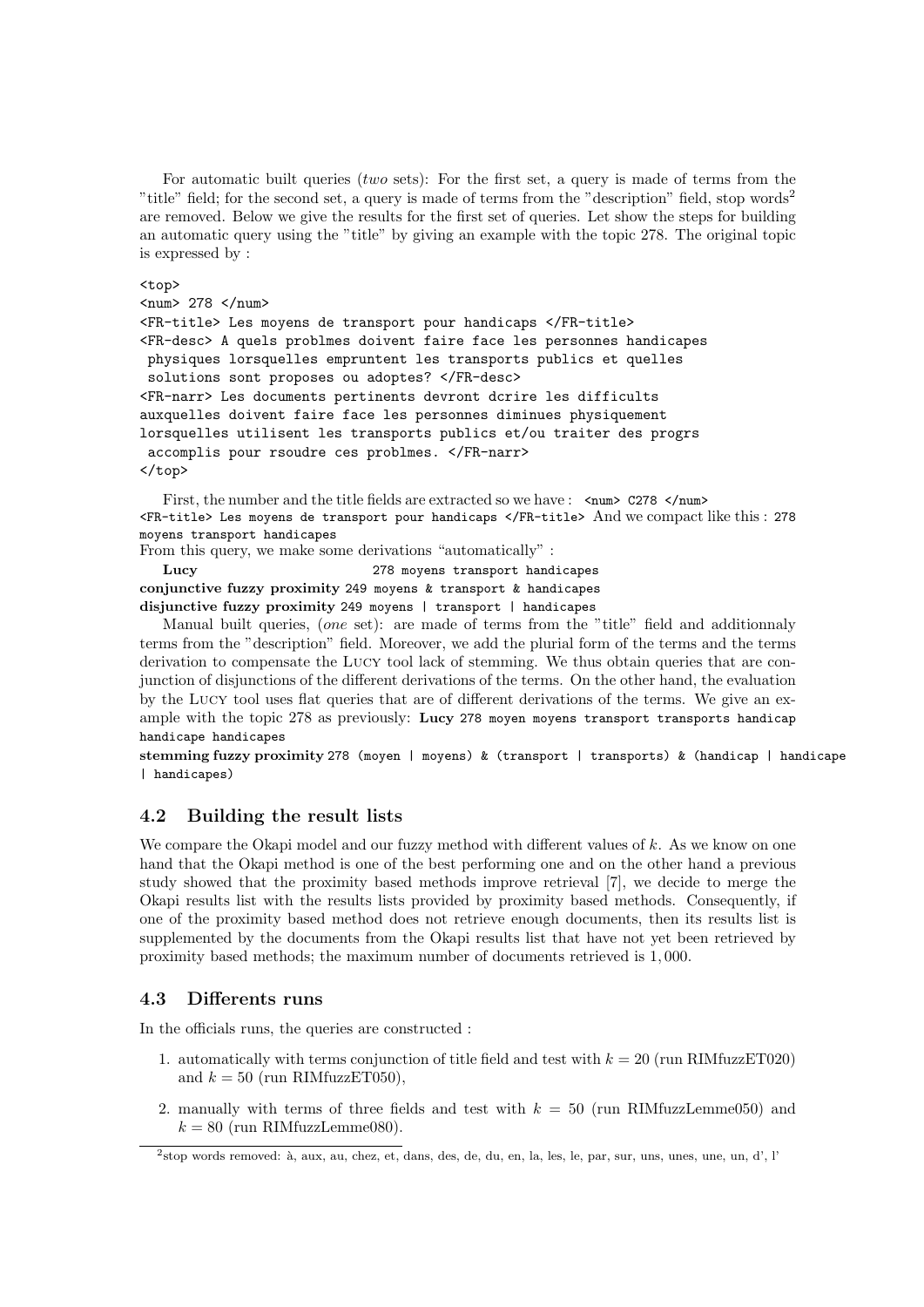| Recall | Lucy | fuzzET050 | fuzzET020 |  |
|--------|------|-----------|-----------|--|
| 0      | 62   | 59        | 57        |  |
| 10     | 45   | 44        | 44        |  |
| 20     | 33   | 32        | 33        |  |
| 30     | 26   | 25        | 25        |  |
| 40     | 21   | 21        | 21        |  |
| 50     | 19   | 19        | 19        |  |
| 60     | 14   | 14        | 14        |  |
| 70     | 11   | 11        | 11        |  |
| 80     | 7    | 8         | 8         |  |
| 90     | 4    | 4         | 4         |  |
| 100    |      |           |           |  |

Figure 3: Automatic runs

| Recall | LucyLemme | fuzzLemme080             | fuzzLemme050  |
|--------|-----------|--------------------------|---------------|
| 0      | 68        | 70                       | 68            |
| 10     | 49        | 49                       | 48            |
| 20     | 39        | 41                       | $\frac{1}{4}$ |
| 30     | 31        | $\mathcal{3}\mathcal{3}$ | 33            |
| 40     | 25        | 28                       | 28            |
| 50     | 21        | 22                       | 21            |
| 60     | 17        | 18                       | 18            |
| 70     | 13        | 14                       | 14            |
| 80     | 8         | 10                       | 10            |
| 90     | 5         | 6                        | 6             |
| 100    |           |                          |               |

Figure 4: Manual runs

For the runs RIMLucyET and RIMLucyLemme, the queries are flat (bag of terms) and these runs provide two baselines produced by using basic Lucy search engine. The recall precision results are provided in the figure 4.3 for the automatic runs and in the figure 4.3 for manual runs.

With the values chosen for the officials runs, unfortunally, the Lucy method performs better than the fuzzy proximity ones but when manuals queries are used the result are better or equal to the Lucy ones.

Amount the unofficial runs, we change the value of the  $k$  constant to enlarge the area of influence of a term occurrence. In the figure we notice that the largest the area is the better the results are. The fuzzy proximity method perform better with manual queries (run RIMLemme\*) because we retrieved more documents with our method so the proximity between query terms is the main factor to select and rank documents.

# 5 Conclusion

We have presented and experimented our information retrieval model which takes into account the position of the term occurences in the document to compute a relevance score on the CLEF 2005 Ad-Hoc french test collection. We notice that the higher the area of influence of term is the better the results are. In futher experiments, we are going to use another influence function more flexible which allows to adapt the value of k constant to the number of retrieved documents. We think also that the results can be improved by using a stemming step before indexing and by use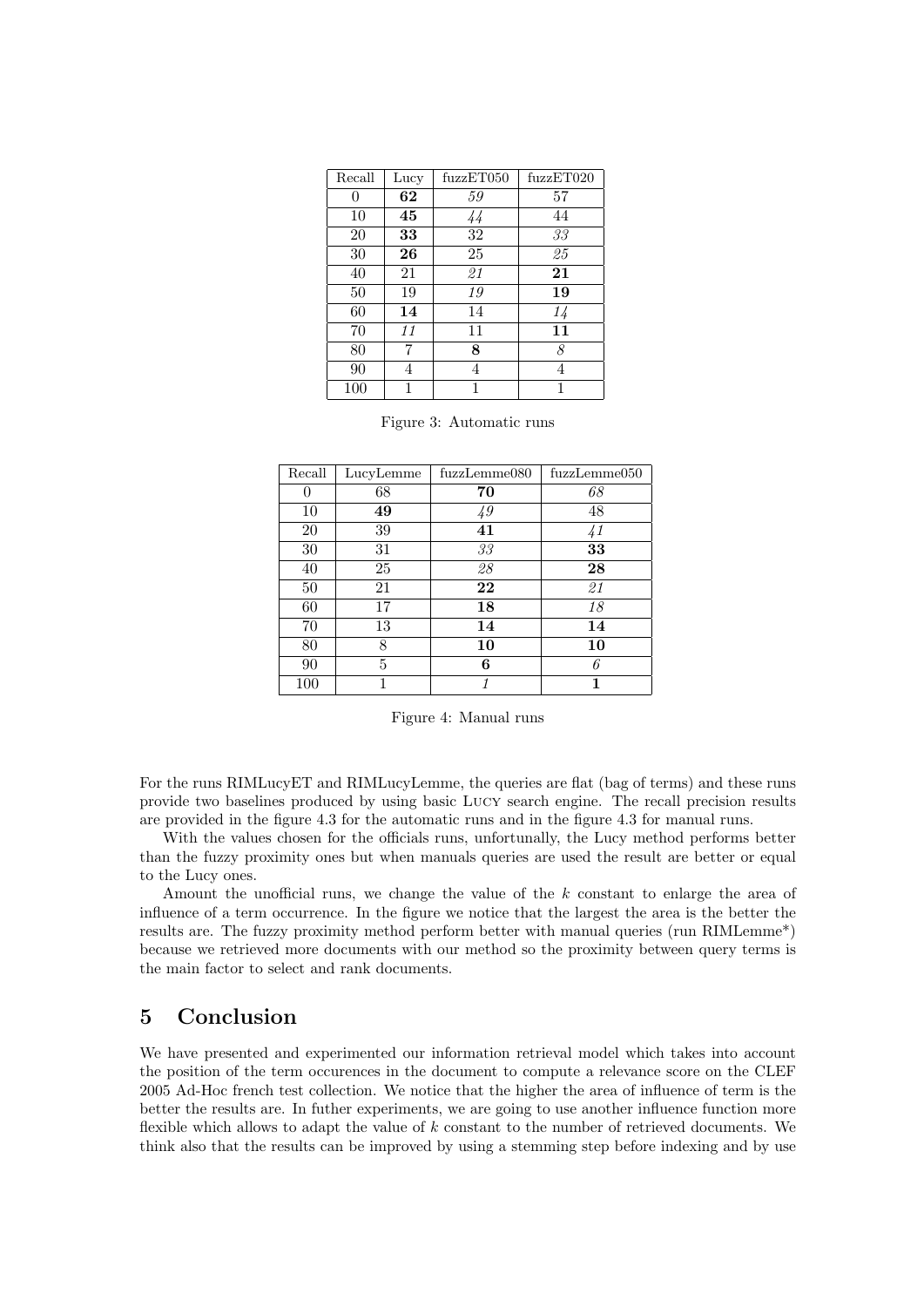| Recall   | fuzzET100 | fuzzET200 | Lucy   | fuzzLemma 100 | fuzzLemme200 | LucyLemme |
|----------|-----------|-----------|--------|---------------|--------------|-----------|
| $\theta$ | 0.5950    | 0.6105    | 0.6210 | 0.7224        | 0.7127       | 0.6808    |
| 10       | 0.4372    | 0.4348    | 0.4496 | 0.5014        | 0.5079       | 0.4904    |
| 20       | 0.3254    | 0.3277    | 0.3341 | 0.4043        | 0.4071       | 0.3925    |
| 30       | 0.2561    | 0.2553    | 0.2638 | 0.3284        | 0.3407       | 0.3082    |
| 40       | 0.2117    | 0.2125    | 0.2110 | 0.2756        | 0.2771       | 0.2517    |
| 50       | 0.1856    | 0.1851    | 0.1914 | 0.2160        | 0.2157       | 0.2080    |
| 60       | 0.1434    | 0.1405    | 0.1462 | 0.1827        | 0.1829       | 0.1746    |
| 70       | 0.1119    | 0.1095    | 0.1123 | 0.1443        | 0.1441       | 0.1275    |
| 80       | 0.0789    | 0.0774    | 0.0726 | 0.1019        | 0.1023       | 0.0804    |
| 90       | 0.0441    | 0.0437    | 0.0442 | 0.0626        | 0.0616       | 0.0463    |
| 100      | 0.0121    | 0.0121    | 0.0121 | 0.0130        | 0.0130       | 0.0123    |

Figure 5: Unofficial automatic and manual runs

a thesaurus to retrieved more documents with our fuzzy proximity method.

# References

- [1] Ricardo Baeza-Yates and Berthier Ribeiro-Neto. Modern Information Retrieval. ACM Press / Addison-Wesley, 1999.
- [2] Charles L. A. Clarke, Gordon V. Cormack, and Elizabeth A. Tudhope. Relevance ranking for one to three term queries. Information Processing and Management, 36(2):291–311, 2000.
- [3] Owen de Kretser and Alistair Moffat. Effective document presentation with a locality-based similarity heuristic. In SIGIR '99: Proceedings of the 22nd Annual International ACM SIGIR Conference on Research and Development in Information Retrieval, pages 113–120. ACM, 9 1999.
- [4] D. Hawking and P. Thistlewaite. Proximity operators so near and yet so far. In D. K. Harman, editor, The Fourth Text REtrieval Conference (TREC-4), number 500-236. Department of Commerce, National Institute of Standards and Technology, 1995.
- [5] E. M. Keen. Some aspects of proximity searching in text retrieval systems. Journal of Information Science, 18:89–98, 1992.
- [6] Koichi Kise, Markus Junker, Andreas Dengel, and Keinosuke Matsumoto. Passage retrieval based on density distributions of terms and its applications to document retrieval and question answering. In Andreas Dengel, Markus Junker, and Anette Weisbecker, editors, Reading and Learning: Adaptive Content Recognition, volume 2956 of Lecture Notes in Computer Science, pages 306–327. Springer, 2004. No electronic version.
- [7] A. Mercier. Etude comparative de trois approches utilisant la proximit entre les termes de la requte pour le calcul des scores des documents. In INFORSID 2004, pages 95–106, mai 2004.
- [8] Yves Rasolofo and Jacques Savoy. Term proximity scoring for keyword-based retrieval systems. In 25th European Conference on Information Retrieval Research, number 2633 in LNCS, pages 207–218. Springer, 2003.
- [9] S. E. Robertson, S. Walker, S. Jones, M. M. Hancock-Beaulieu, and M. Gatford. Okapi at trec-3. In D. K. Harman, editor, Overview of the Third Text REtrieval Conference (TREC-3), number PB95-216883, pages 109–. Department of Commerce, National Institute of Standards and Technology, 1994.